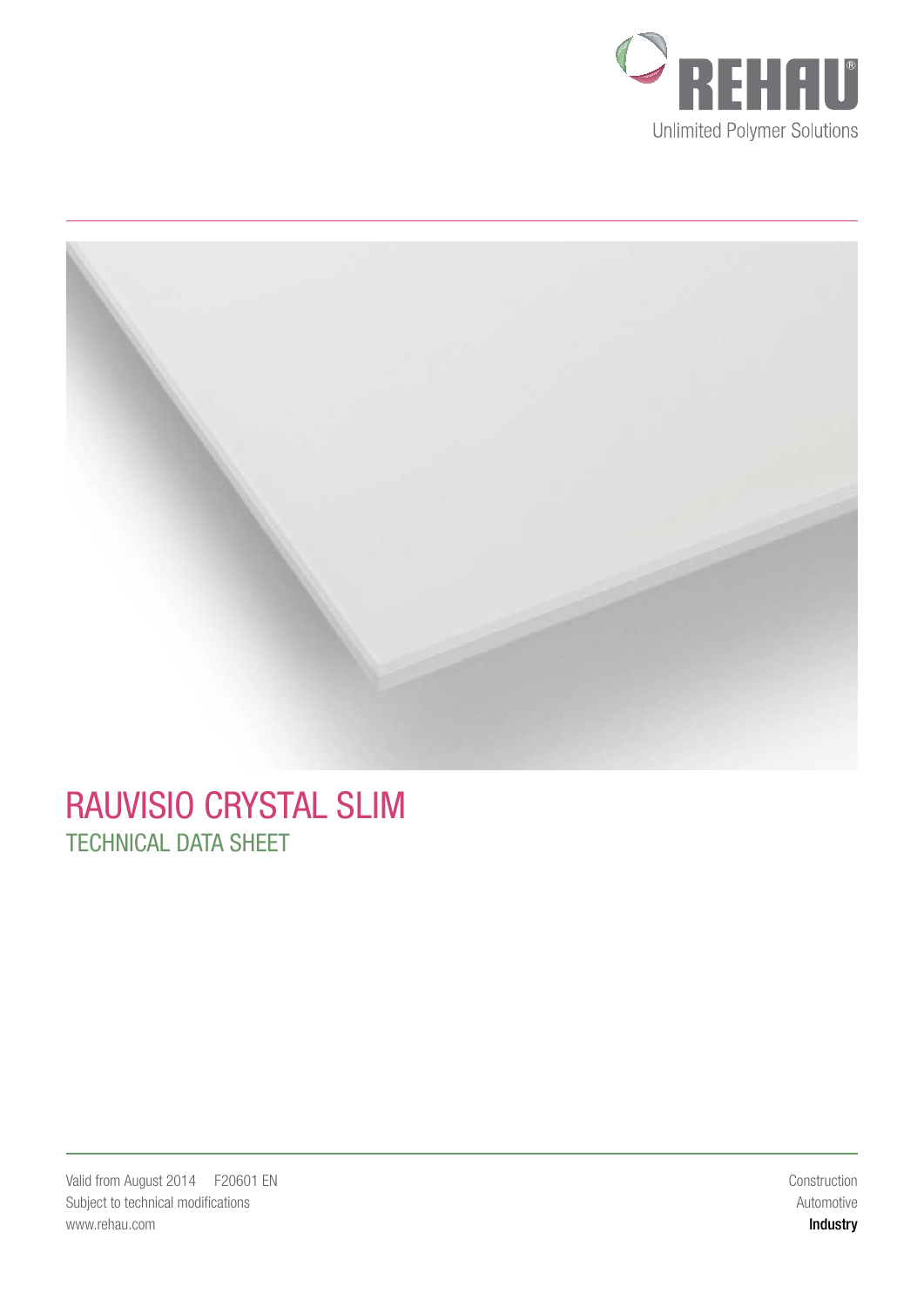# RAUVISIO CRYSTAL SLIM TECHNICAL DATA SHEET

RAUVISIO crystal combines a high-quality real glass appearance with the positive properties of a polymer material and therefore offers maximum flexibility as part of the production process for splash back solutions but also as an infill panel for fronts.

The co-extruded, polymer surface consists of several layers:

### 2.0 mm: Transparent, scratch-resistant layer

### 3.0 mm: Pigmented, coloured layer

RAUVISIO crystal is designed for vertical applications indoors. The thermal coefficient of linear expansion is to be taken into account for use as an infill panel.

The scratch-resistant, coated PMMA surface of the glass laminate is protected by a special PE foil that should not be removed until after assembly.

#### Product advantages:

- Light-weight and therefore advantageous for transport, packaging and assembly
- Break-proof
- Maximum flexibility during processing (individual pre-cut, flexible drill holes, different shapes etc)
- Hygienic and insensitive during day-to-day use (scratch-proof coating, can be written on with water-soluble board marker, lotus effect, easy to clean with water and microfibre cloth

### Technical data at a glance:

| Product data               | <b>Test standard</b>                           | <b>Technical data</b>     | Tolerance / Limit value |
|----------------------------|------------------------------------------------|---------------------------|-------------------------|
| System component thickness | as per technical drawing<br>based on DIN 438-2 | $5 \text{ mm}$            | $\pm$ 0.2 mm            |
| System component width     | as per technical drawing<br>based on DIN 438-2 | 1300 mm                   | $\pm$ 1.5 mm            |
| System component length    | as per technical drawing<br>based on DIN 438-2 | 2800 mm                   | $± 5$ mm                |
| Angle deviation            | as per technical drawing<br>based on DIN 438-2 | 90°                       | ± 5°                    |
| Edge defects               | as per technical drawing<br>based on DIN 438-2 | $15 \text{ mm}$           |                         |
| Weight per square metre    |                                                | $\sim 5.8 \text{ kg/m}^2$ |                         |

| <b>Material properties</b>      | <b>Test standard</b>                                                                         | <b>Technical data</b> |
|---------------------------------|----------------------------------------------------------------------------------------------|-----------------------|
| Apparent density glass laminate | <b>DIN EN 323</b>                                                                            | 1.17 $kg/dm3$         |
| Fire behaviour                  | DIN 4102/1                                                                                   | <b>B2</b>             |
| Material purity / Sand content  | Residue on ignition                                                                          | $\leq 1\%$            |
| Hardness Shore D                | DIN ISO 7619-1                                                                               | $91 \pm 3$            |
| Vicat softening temperature     | DIN EN ISO 306 $-$ art. B50                                                                  | $>99^{\circ}$ C       |
| Light fastness                  | based on DIN EN ISO 4892-2, art. B (behind window glass)<br>Assessment to DIN EN ISO 105 A02 | $\ge$ Level 7         |

| Glass laminate RAUVISIO crystal |                      |                                                                                                                                                                                                                                                                               |                                                  |
|---------------------------------|----------------------|-------------------------------------------------------------------------------------------------------------------------------------------------------------------------------------------------------------------------------------------------------------------------------|--------------------------------------------------|
|                                 |                      | Surface and colours within tight tolerance limits appropriate for the application - defined tolerance limits are colour shade-specific and are to be agreed with the customer.                                                                                                |                                                  |
| <b>Visual properties</b>        | <b>Test standard</b> | Requirement                                                                                                                                                                                                                                                                   | <b>Test result</b>                               |
| Gloss level of the surface      | AMK-MB-009, 09/2010  | Measurement with 60° measurement geometry                                                                                                                                                                                                                                     | $\geq$ 85 gloss level points<br>(GLE) high gloss |
| Colour                          | AMK-MB-009, 09/2010  | No significant change to the limit sample; even covering<br>properties                                                                                                                                                                                                        | Fulfilled                                        |
| Surface                         | AMK-MB-009, 09/2010  | Even surface, surface defects when viewed from 0.7 m<br>distance must not be visible. A surface that is completely<br>free from defects cannot be achieved due to the industrial<br>manufacturing process, small defects and inconsistencies<br>on the surface are permitted. | Fulfilled                                        |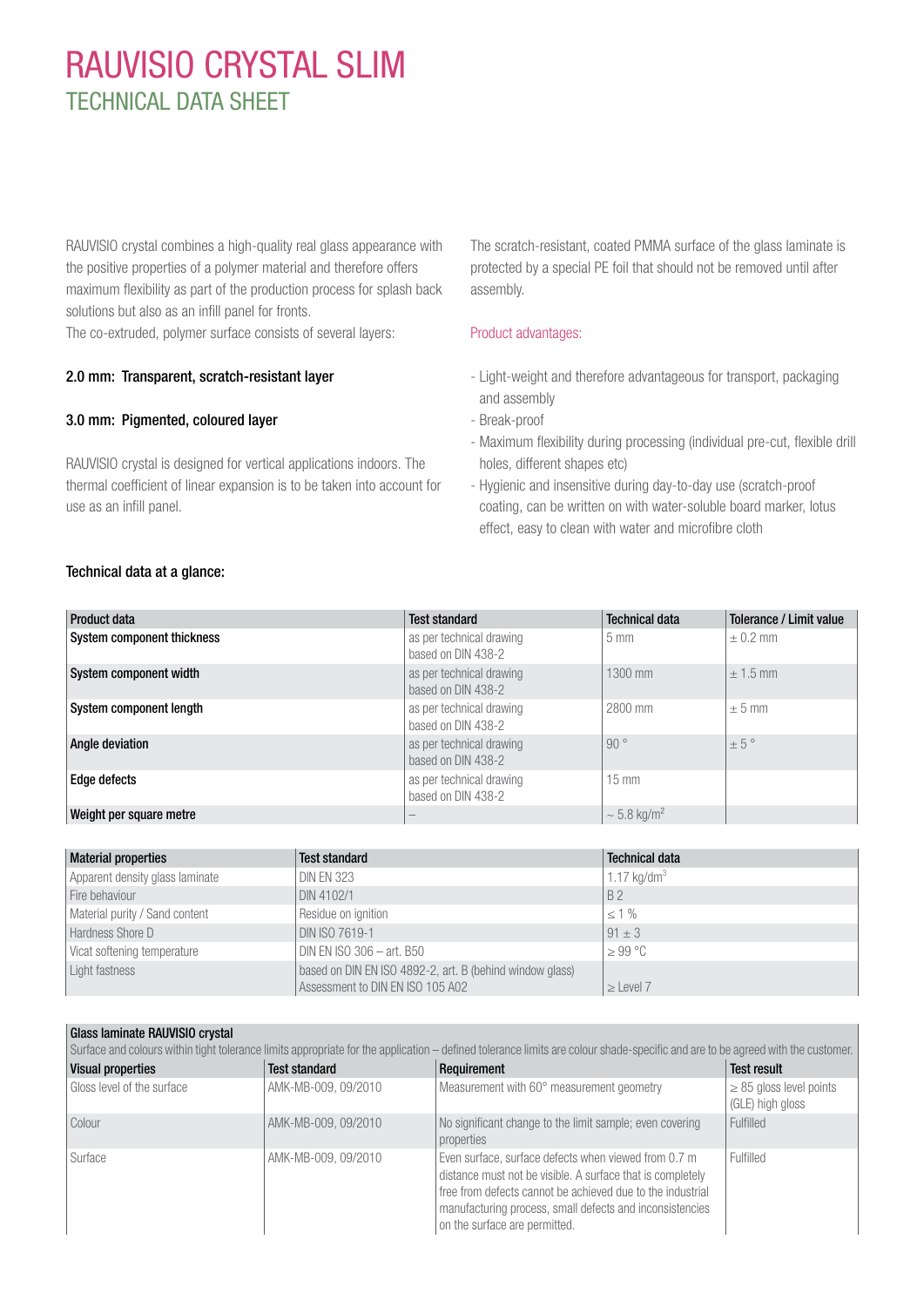| Surface properties - mechanical / physical | <b>Test standard</b>          | Requirement                      | <b>Test result</b>     |
|--------------------------------------------|-------------------------------|----------------------------------|------------------------|
| Chemical resistance <sup>2)</sup>          | DIN 68861 / T1                | 1 A                              | see table below        |
| Scratch resistance                         | DIN 68861/T4                  | 4C                               | 1.5 N tested           |
| Micro-scratch resistance                   | IHD-W-466 (Art. A)            | Class 1                          | Fulfilled              |
| Behaviour in dry heat                      | 68861 / T7 / DIN EN 12722     | 7D                               | $70^{\circ}$ C         |
|                                            | <b>DIN CEN TS 16209</b>       | Class C                          | 100 °C                 |
| Behaviour in moist heat                    | DIN 68861 / T8 / DIN EN 12721 | 8B                               | $70^{\circ}$ C         |
| Cross cut test                             | <b>DIN EN ISO 2409</b>        | $GT$ 0-1                         | Fulfilled              |
| Behaviour in water vapour                  | DIN 438-2                     | Level 5                          | Fulfilled              |
|                                            |                               | no changes                       |                        |
| Flexural modulus of elasticity             | <b>DIN EN ISO 178</b>         |                                  | 3080 $N/mm^2$          |
| Flexural strength                          | <b>DIN EN ISO 178</b>         |                                  | $98$ N/mm <sup>2</sup> |
| Impact strength                            | <b>DIN EN ISO 179-1</b>       |                                  | 11 $kJ/m2$             |
| Thermal coefficient of linear expansion    | ISO 11359-2                   | $-40\degree$ C to 20 $\degree$ C | $0.590E^{-4}$          |
| per Kelvin temperature change              |                               | 10 °C to 40 °C                   | $0.667 E^{-4}$         |
|                                            |                               | 20 °C to 80 °C                   | $0.754E^{-4}$          |

<sup>2)</sup> The testing of the chemical resistance to DIN 68861-1 includes the following substances, other substances have not been tested specifically and are to be tested by the customer separately. Test results apply exclusively for the lacquered board surface and not for mechanically exposed radii or milling in the milled area.

Chemical resistance Result

| <b>Substances</b>                    | Result   |
|--------------------------------------|----------|
| Acetic acid:                         | Result 5 |
| Citric acid:                         | Result 5 |
| Sodium carbonate:                    | Result 5 |
| Ammonia water:                       | Result 5 |
| Ethyl alcohol:                       | Result 5 |
| White wine, red wine, fortified wine | Result 5 |
| Beer:                                | Result 5 |
| Cola:                                | Result 5 |
| Instant coffee:                      | Result 5 |
| Black tea:                           | Result 5 |
| Blackcurrant juice:                  | Result 5 |
| Evaporated milk:                     | Result 5 |
| Water:                               | Result 5 |
| Petrol:                              | Result 5 |
| Acetone:                             | Result 5 |
| Ethyl-butylacetate:                  | Result 5 |
| <b>Butter:</b>                       | Result 5 |
| Olive oil:                           | Result 5 |
| Mustard:                             | Result 5 |
| Cooking salt:                        | Result 5 |
| Onion juice:                         | Result 5 |
| Disinfectants:                       | Result 5 |
| Black ball pen-paste ink:            | Result 5 |
| Stamping ink:                        | Result 5 |
| Cleaning agent:                      | Result 5 |
| Cleaning solution:                   | Result 5 |

| No visible change                                                                      |
|----------------------------------------------------------------------------------------|
| Just noticeable change in gloss or colour                                              |
| Slight change in gloss or colour; the structure<br>of the test surface has not changed |
| Heavy marks visible; the structure<br>of the test surface is however largely undamaged |
| Heavy marks visible; the structure of the<br>test surface has changed                  |
| Test surface severely changed or destroyed                                             |

In addition to this, please also observe the technical information of document F20600 "Technical information RAUVISIO crystal" without fail in particular in relation to transport, packaging, storage, processing, assembly, use and care. You can obtain the current version of the documents from your REHAU sales office or you can download it at www.rehau.com.

Note: Please also inform your customers of the need to follow the current technical information and make this available to your customers.